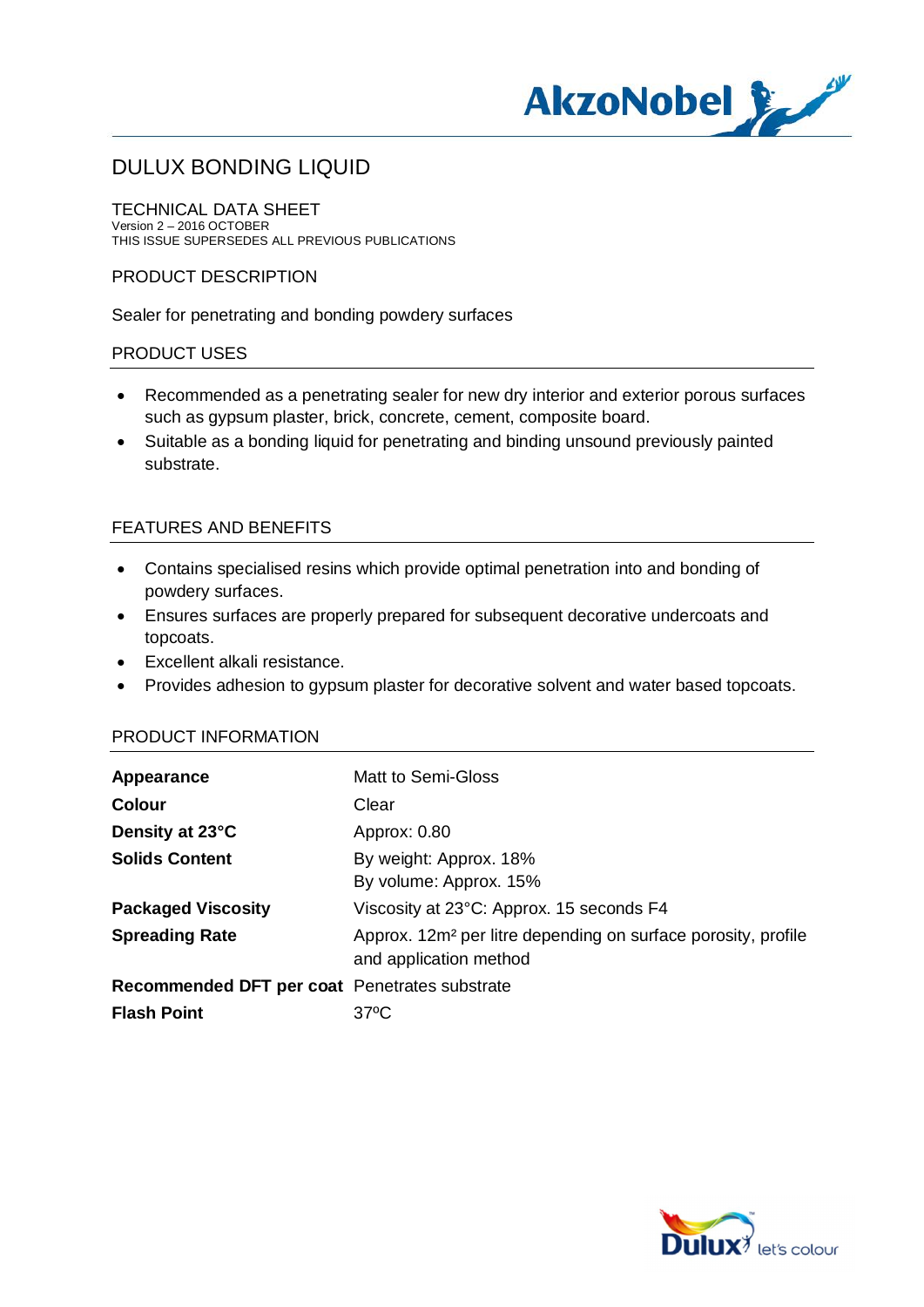

### APPLICATION INFORMATION

| Mixing                                | Stir until homogeneous with a flat paddle                                                                                                                                                                                                                                                                      |
|---------------------------------------|----------------------------------------------------------------------------------------------------------------------------------------------------------------------------------------------------------------------------------------------------------------------------------------------------------------|
| <b>Application Surface conditions</b> | Surface Temperature between 10 - 35°C Relative Humidity<br>between 10 - 85 % OR 2°C above dew point minimum.                                                                                                                                                                                                   |
| Application methods                   | Brush, roller or spray application. Brush or roller preferred to<br>ensure the product is worked well into the surface.                                                                                                                                                                                        |
| Thinner                               | Thinning not recommended.<br>Ready for use after thorough stirring for brush and roller<br>applications. Mineral Turpentine if required for spraying to<br>maximum of 5 - 10% of product volume.                                                                                                               |
| <b>Drying Time</b>                    | Surface dry 2 hours at 23°C.                                                                                                                                                                                                                                                                                   |
| <b>Recoating Time</b>                 | 4 hours 23°C maximum (Drying times will be extended<br>during cold, wet or humid conditions)                                                                                                                                                                                                                   |
| Cleaning of equipment                 | After use, remove as much product as possible, and then<br>clean immediately with Dulux Pre-Paint Brush Cleaner/<br><b>Degreaser</b> or Mineral Turpentine.                                                                                                                                                    |
| <b>Substrates</b>                     | Suitable for cement plaster, gypsum plaster, concrete,<br>friable masonry, porous bricks, fibre cement and composite<br>boarding.                                                                                                                                                                              |
| Precautions:                          | Do not apply during cold (below 10°C) or wet weather.<br>Not suitable as a primer for metal surfaces.<br>Surfaces must be completely dry before applying this<br>material. If the application produces, glossy lightly sand to a<br>matt finish.<br>Not designed to withstand natural weathering. It should be |
|                                       | over coated within 48 hours.                                                                                                                                                                                                                                                                                   |
| <b>Coats Required</b>                 | New work 1 coat, a $2^{nd}$ coat may be required on very<br>absorbent surfaces                                                                                                                                                                                                                                 |
| <b>Top Coating</b>                    | Can be over coated with most Dulux decorative finishes.                                                                                                                                                                                                                                                        |

## SURFACE PREPARATION

Ensure that surfaces are sound and free from dust, oil, grease, dirt, and debris. Remove whatever powdery residues that can be brushed off with a stiff brush. Surfaces must be thoroughly dry - no more than 12% moisture content.

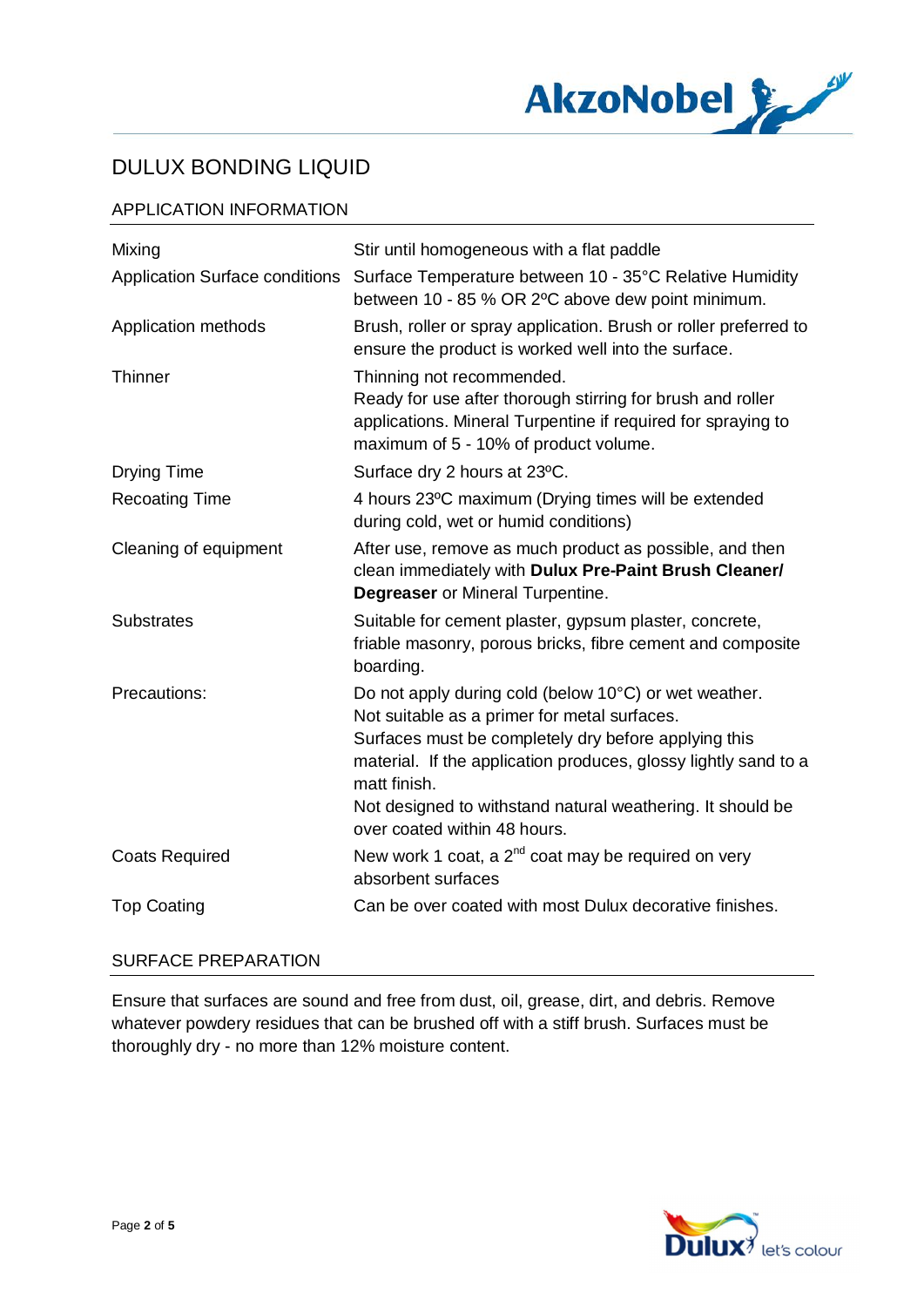

## SURFACE PREPARATION

#### NEW SURFACES

## **Cement plaster, Gypsum Plaster, Concrete, Porous Cement Brick, Fibre Cement and Composite boarding**

- It is recommended that fresh plaster should be allowed one week drying for every 5mm thickness; and longer in cold or damp weather.
- · Spot-prime metal strips and nail heads with appropriate metal primer.
- · Apply a single coat **Dulux Bonding Liquid.**
- · For very absorbent surfaces such as gypsum plaster wipe a black cloth over the dried single coat **Dulux Bonding Liquid** applied and if a white residue is found on the back of the cloth apply 1 to 2 further coats of **Dulux Bonding Liquid** to achieve correct binding and sealing properties.

### **Cement and Fibre Cement Roof Tiles (new)**

- · To remove dust, debris and chalky residue, wash the entire roof area using highpressure washing, using a rotating nozzle at a pressure between 150 and 200 bar. Alternatively, scrub the entire roof area with a bristle brush, using water from a garden hose and allow drying.
- · For sound cement roof tiles; prime with one coat **Dulux Roofguard**, thinned up to 10% with water to aid absorption followed by 2 undiluted coats of **Dulux Roofguard.**
- · For very porous/slightly friable/chalky cement tiles and all fibre cement tiles; prime with **Dulux Bonding Liquid** and overcoat within 48 hours with 2 coats **Dulux Roofguard.**

#### **Cement and Fibre Cement Roof Tiles (weathered, unpainted)**

- To remove dust, debris and chalky residue from cement roof tiles, wash the entire roof area using high-pressure washing, using a rotating nozzle at a pressure between 150 and 200 bar. Alternatively, scrub the entire roof area with a bristle brush, using water from a garden hose.
- · Old, weathered fibre cement is porous and may encourage the growth of fungus. Scrub these areas with either of the following solutions: 25% chlorine solution and water or 25% sodium hypochlorite and water solution. Rinse off thoroughly, removing residues of the cleaning solution, and at the same time cleaning off dust and debris from the roof.
- · For sound cement roof tiles; prime with one coat **Dulux Roofguard**, thinned up to 10% with water to aid absorption followed by 2 undiluted coats of **Dulux Roofguard.**
- · For very porous/slightly friable/chalky cement tiles and all fibre cement tiles; prime with **Dulux Bonding Liquid** and overcoat within 48 hours with 2 coats **Dulux Roofguard.**
- · Waterproofing. Were required apply at least three coats **Dulux Rainshield** over the primer coat, recommended minimum waterproofing dry film thickness of 1000μm. Overcoat with 2 coats **Dulux Roofguard**.

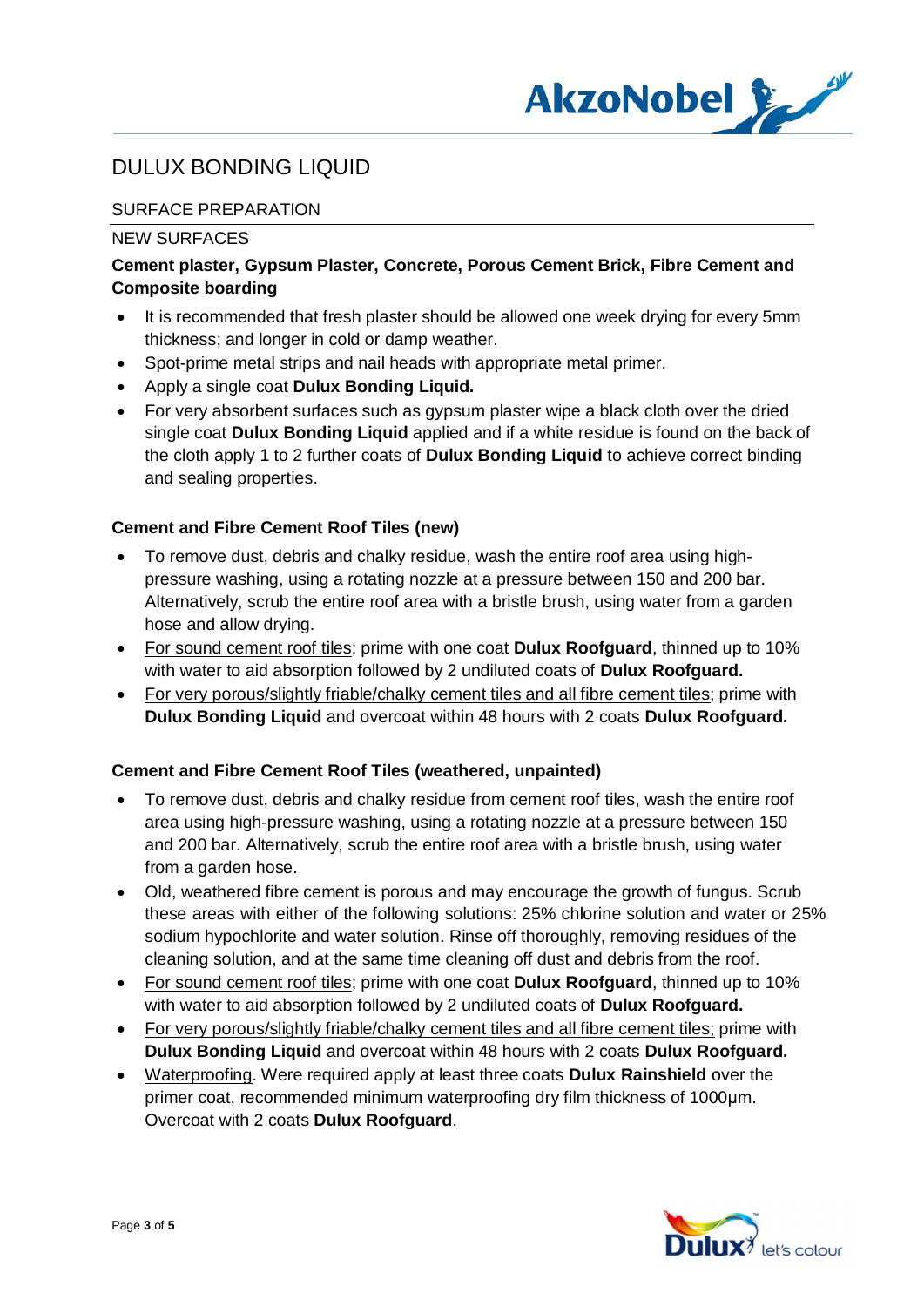

## PREVIOUSLY PAINTED SURFACES

## **Old Paint in Poor Condition**

- Remove all loose and flaking paint.
- · Friable surfaces must be removed and repaired.
- · Mould instructions. To kill lichen and algae growth, scrub with one of the following solutions: either 4:1 water/chlorine, or 4:1 water/sodium hypochlorite. Ensure that the areas are completely saturated, and allow the solution to react for a minimum of 4 hours. Rinse the complete wall surface thoroughly with clean water.
- · Chalked, powdery surfaces must be thoroughly brushed or washed down.

#### **Lime Washed and Distempered Surfaces**

- · Surfaces must be thoroughly wire-brushed, scraped and sanded to remove all lime wash i.e. until the underlying plaster or brickwork is visible, known as the "grey state".
- · Remove distemper, with hot water and scraping. Wash surfaces thoroughly with **Dulux Pre-Paint Sugar Soap** solution and rinse with clean water. Allow surfaces to dry out thoroughly.
- · Apply a single coat **Dulux Bonding Liquid.** For very absorbent surfaces such as lime wash, two coats may be required. The first coat must be thinned 20% with Mineral Turpentine for penetration.

#### **Cement and Fibre Cement Roof Tiles**

- · Perform adhesion tests on the existing coating to cross cut test ISO 2409-2013 standards
- · To remove dust, debris and chalky residue and lose paint from cement roof tiles, wash the entire roof area using high-pressure washing, using a rotating nozzle at a pressure between 150 and 200 bar. Alternatively, scrub the entire roof area with a bristle brush, using water from a garden hose. Cement and Fibre Cement Roof Tiles in poor condition, strip completely.
- · Old, weathered fibre cement is porous and may encourage the growth of fungus. Scrub these areas with either of the following solutions: 25% chlorine solution and water or 25% sodium hypochlorite and water solution. Rinse off thoroughly, removing residues of the cleaning solution, and at the same time cleaning off dust and debris from the roof.
- · For sound cement roof tiles; prime with one coat **Dulux Roofguard**, thinned up to 10% with water to aid absorption followed by 2 undiluted coats of **Dulux Roofguard.**
- · For very porous/slightly friable/chalky cement tiles and all fibre cement tiles; prime with **Dulux Bonding Liquid** and overcoat within 48 hours with 2 coats **Dulux Roofguard.**
- · Waterproofing. Were required apply at least three coats **Dulux Rainshield** over the primer coat, recommended minimum waterproofing dry film thickness of 1000μm. Overcoat with 2 coats **Dulux Roofguard**.